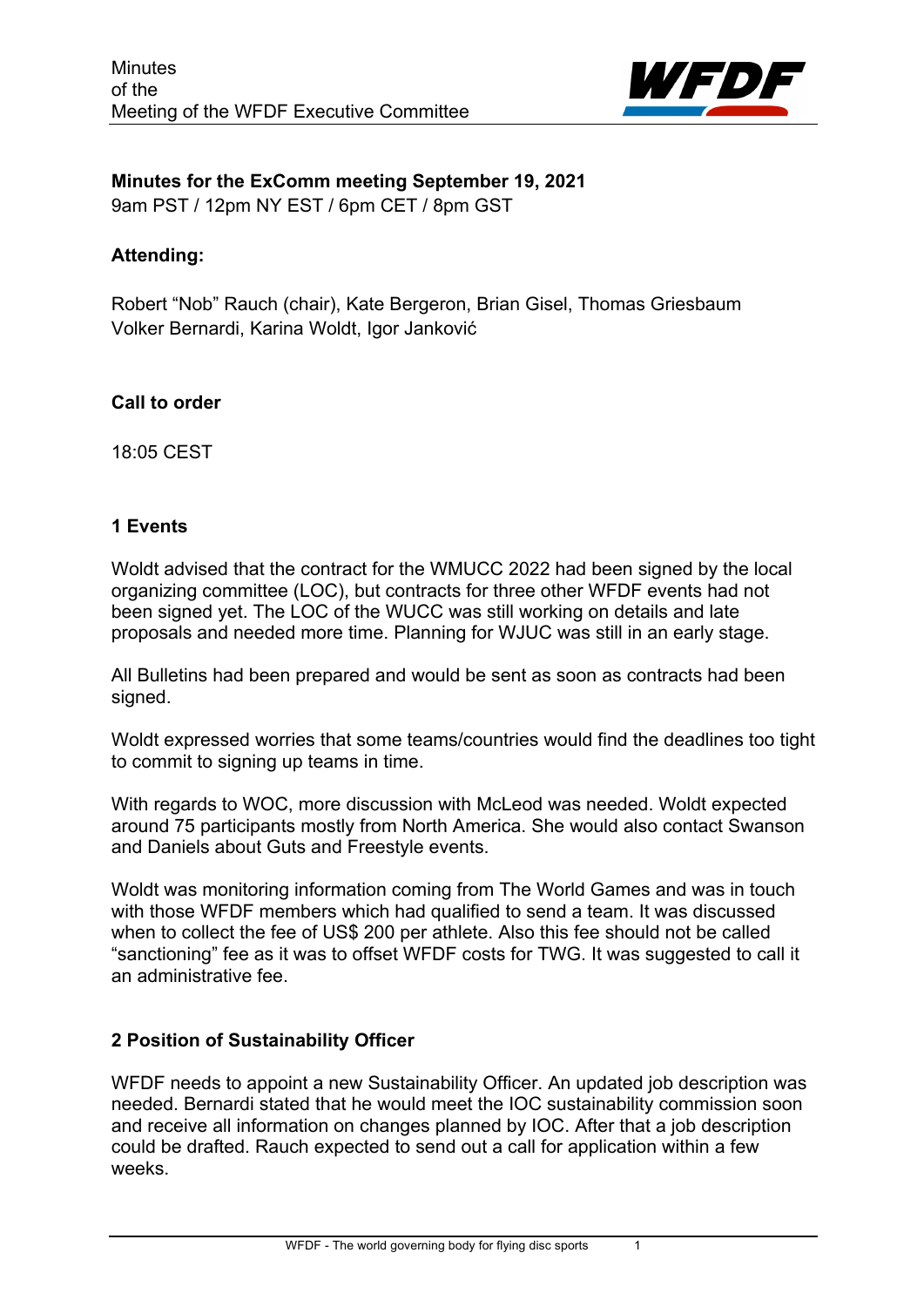

## **3 Gender References**

Woldt indicated that she had not yet received enough information from Nuwer to discuss revising the terms we were using to refer to gender in our materials. She would call Nuwer to get the input she needed.

# **4 United Through Sports (UTS)**

Woldt commented that the United Through Sports World Virtual Youth Festival which was initiated last year would be hosted again. WFDF was quite successful last year and with experience gained it should not be as hard as last year. Woldt planned for Fourcampre-Maye to take over.

# **5 Disc Golf Digital Championship**

Rauch explained that WFDF was planning to host a Virtual Sport championship for disc golf. The app Disc Golf Valley seemed ideal as it was quite popular with a robust platform. One round of play takes around 15 minutes. The app was free to use. Rauch proposed that participants could sign up indicating their country of origin and gender, while remaining anonymous for GDPR purposes. A given number of top players per country would qualify for the next round. Ideas for the format were being worked through by Mead and the developers, who were confident they could handle 50,000 participants or more. Further work would be done in the coming weeks.

### **6 Beach Ultimate Rules**

Woldt advised that the Rueben Berg together with the Beach Ultimate Committee had produced a new proposal for an update on the Beach Ultimate rules. These rules should be released by January 1<sup>st</sup>.

It was discussed that the Beach Ultimate Committee needed new members. Rauch suggested to see if the Census gave any leads to suitable individuals. Gisel suggested that meeting athletes at the WBUC in April 2022 could be helpful.

### **7 Quickbooks**

WFDF was looking into using Quickbooks Online to enable key staff members to check on the WFDF accounts online.

### **8 New Book Keeper**

Since the current book keeper Gray was retiring by the end of 2021, WFDF was looking for someone to replace her. The first interview was scheduled already with a few more expected.